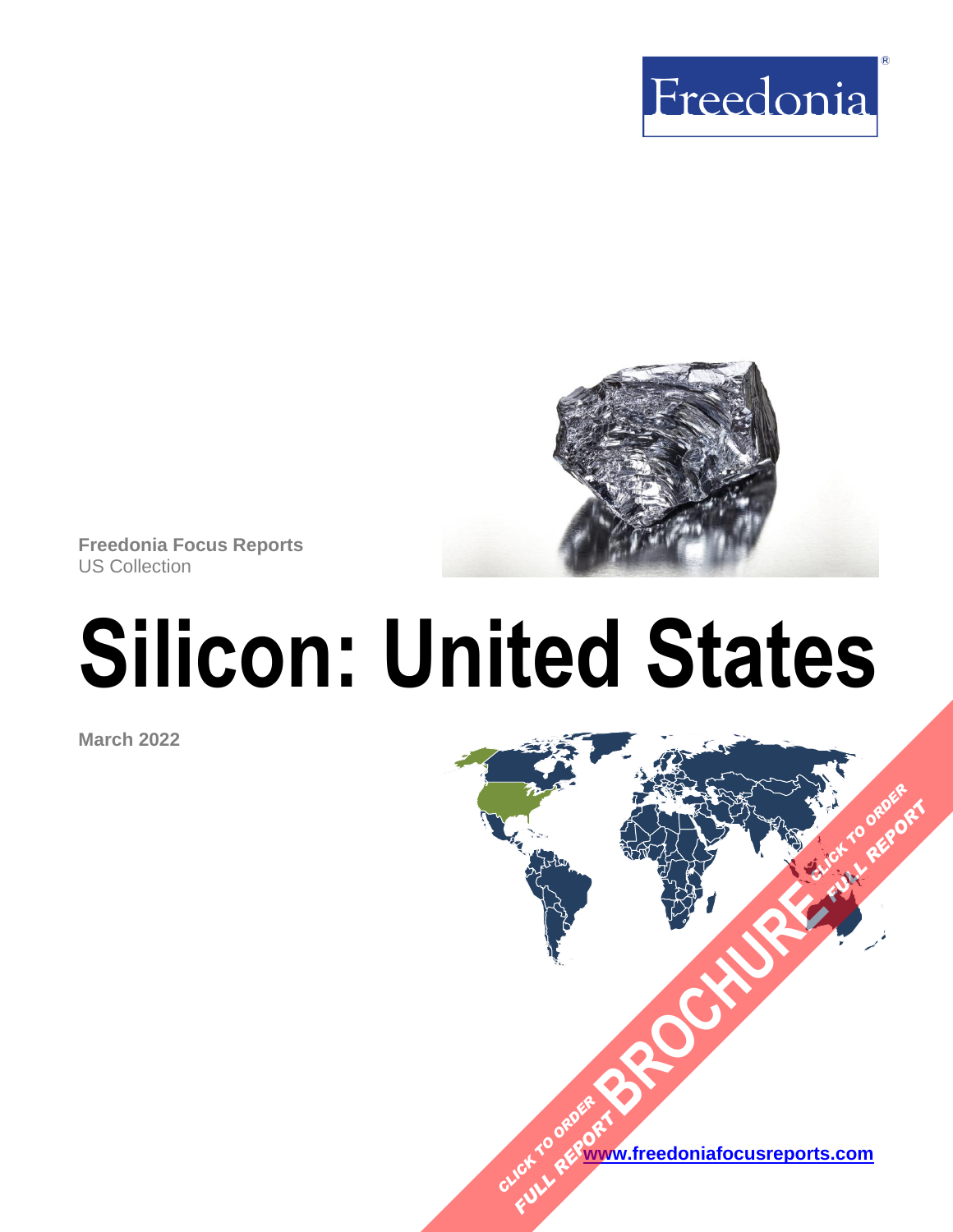# **Table of Contents**

|  | 1. Highlights                             | 3              |
|--|-------------------------------------------|----------------|
|  | 2. Market Environment                     | 5              |
|  | <b>Historical Trends</b>                  | 5              |
|  | Key Economic Indicators                   | $\overline{7}$ |
|  | Trade                                     | 8              |
|  | <b>Global Overview</b>                    | 9              |
|  | <b>Pricing Trends</b>                     | 11             |
|  | 3. Segmentation & Forecasts               | 13             |
|  | Products                                  | 13             |
|  | <b>Silicon Metal</b>                      | 15             |
|  | Ferrosilicon                              | 16             |
|  | <b>Other Silicon Alloys</b>               | 16             |
|  | Applications                              | 18             |
|  | Steel                                     | 18             |
|  | <b>Cast Irons</b>                         | 19             |
|  | Aluminum & Other Alloys                   | 21             |
|  | <b>Silicones &amp; Other Applications</b> | 22             |
|  | 4. Industry Structure                     | 24             |
|  | <b>Industry Characteristics</b>           | 24             |
|  | <b>Market Leaders</b>                     | 25             |
|  | Dow                                       | 25             |
|  | Ferroglobe                                | 25             |
|  | Mississippi Silicon                       | 25             |
|  | 5. About This Report                      | 27             |
|  | Scope                                     | 27             |
|  | Sources                                   | 27             |
|  | <b>Industry Codes</b>                     | 28             |
|  | Freedonia Methodology                     | 28             |
|  | Resources                                 | 30             |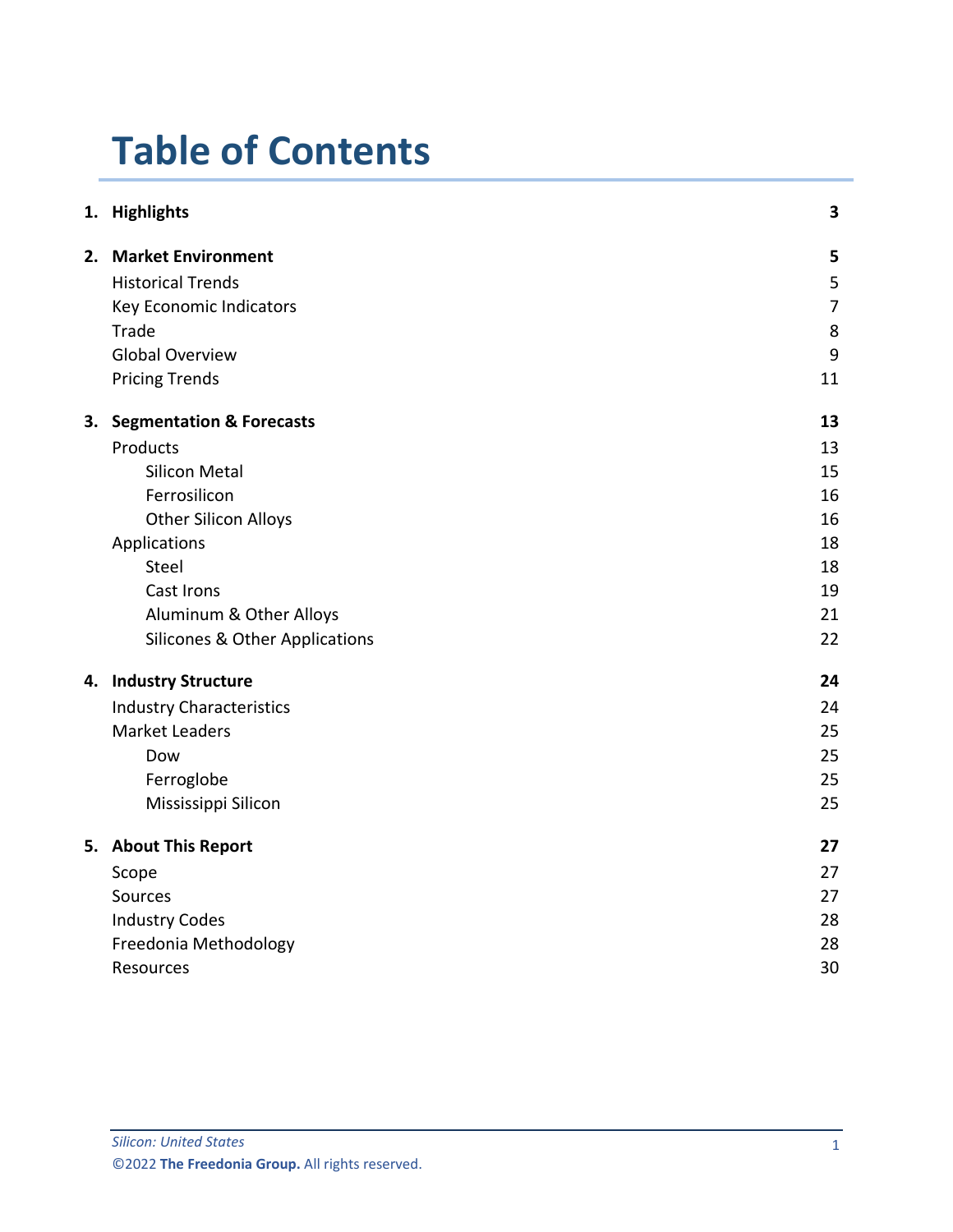# **List of Tables & Figures**

| Figure 1   Key Trends in US Silicon Demand, 2021 - 2026                    | 3  |
|----------------------------------------------------------------------------|----|
| Figure 2   US Silicon Demand Trends, 2011 - 2021                           | 5  |
| Figure 3   US Silicon Production Trends, 2011 - 2021                       | 6  |
| Table 1   Key Indicators for US Silicon Demand, 2011 - 2026 (2012US\$ bil) | 7  |
| Figure 4   US Silicon Trade, 2011 - 2021 (000 m tons)                      | 8  |
| Table 2   US Silicon Trade, 2011 - 2021 (000 m tons)                       | 8  |
| Figure 5   Global Silicon Production, 2011 - 2021 (mil m tons)             | 9  |
| Table 3   Global Silicon Production, 2011 - 2021 (000 m tons)              | 9  |
| Figure 6   US Silicon Price by Product, 2011 – 2021 (US\$ per m ton)       | 11 |
| Table 4   US Silicon Price by Product, 2011 - 2021 (US\$ per m ton)        | 12 |
| Figure 7   US Silicon Demand by Product, 2011 – 2026 (000 m tons)          | 13 |
| Table 5   US Silicon Demand by Product, $2011 - 2026$ (000 m tons)         | 13 |
| Figure 8   US Silicon Demand by Product, 2011 - 2026 (%)                   | 14 |
| Figure 9   US Silicon Production, $2011 - 2026$ (000 m tons)               | 14 |
| Table 6   US Silicon Production, $2011 - 2026$ (000 m tons)                | 15 |
| Figure 10   US Silicon Demand by Application, 2011 - 2026 (000 m tons)     | 18 |
| Table 7   US Silicon Demand by Application, 2011 - 2026 (000 m tons)       | 18 |
| Figure 11   US Silicon Demand by Application, $2011 - 2026$ (%)            | 23 |
| Table 8   NAICS & SIC Codes Related to Silicon                             | 28 |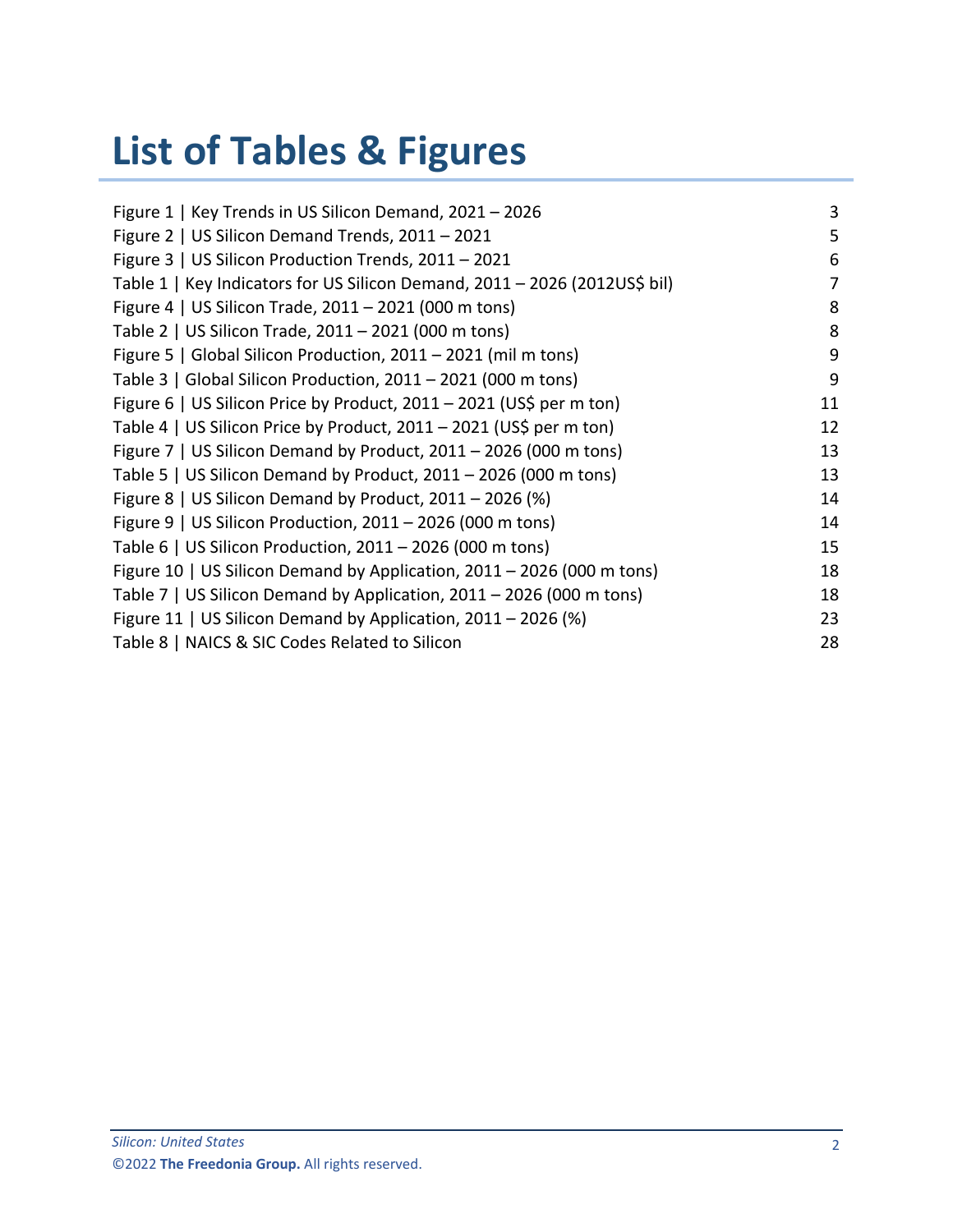## <span id="page-3-0"></span>**5. About This Report**

## <span id="page-3-1"></span>**Scope**

This report forecasts to 2022 and 2026 US silicon demand and production in metric tons of silicon content. Total demand is segmented by product in terms of:

- silicon metal
- ferrosilicon
- other silicon alloys such as magnesium-ferrosilicon, silicon carbide, and silvery pig iron

Total demand is also segmented by application as follows:

- steel
- cast irons
- aluminum and other alloys
- silicones and other applications such as silanes, fumed silica, and miscellaneous chemicals

To illustrate historical trends, total demand, total production, and the various segments are provided in annual series from 2011 to 2021.

Semiconductor and solar grades of silicon are excluded from the scope of this report. Further, silicon carbide for abrasive or refractory uses is omitted.

Key macroeconomic indicators are also provided with quantified trends. Other various topics, including profiles of pertinent leading companies, are covered in this report. A full outline of report items by page is available in the Table of Contents.

## <span id="page-3-2"></span>**Sources**

*Silicon: United States* (FF65024) represents the synthesis and analysis of data from various secondary, macroeconomic, and demographic sources, such as:

- firms participating in the industry, and their suppliers and customers
- government/public agencies
- intergovernmental and non-governmental organizations
- trade associations and their publications
- the business and trade press
- indicator forecasts by The Freedonia Group
- the findings of other reports and studies by The Freedonia Group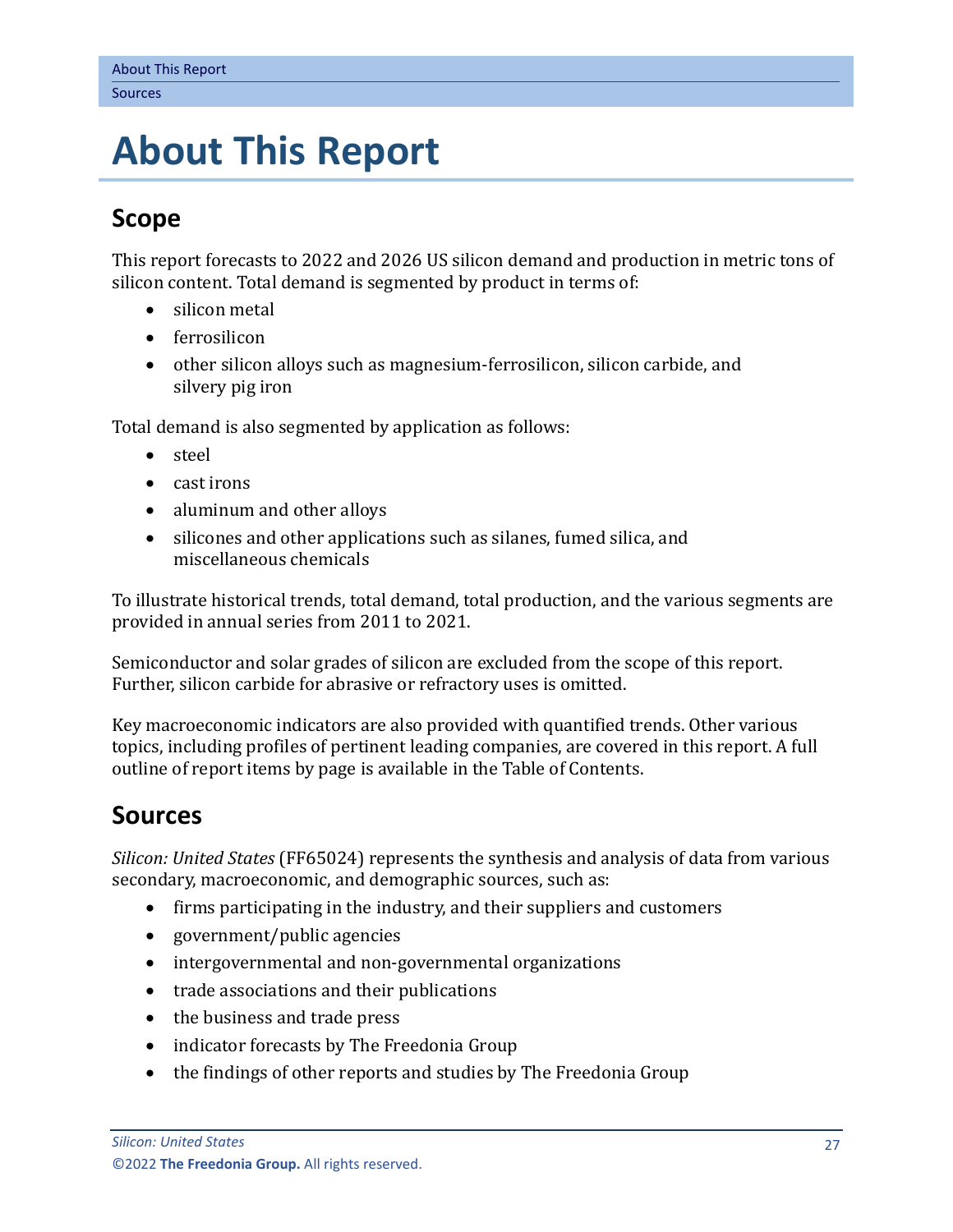| <b>About This Report</b> |  |
|--------------------------|--|
| Freedonia Methodology    |  |

Specific sources and additional resources are listed in the Resources section of this publication for reference and to facilitate further research.

## <span id="page-4-0"></span>**Industry Codes**

<span id="page-4-2"></span>

| Table 8   NAICS & SIC Codes Related to Silicon |                                                   |                                           |                                                  |  |  |  |  |
|------------------------------------------------|---------------------------------------------------|-------------------------------------------|--------------------------------------------------|--|--|--|--|
| NAICS/SCIAN 2017                               |                                                   | SIC                                       |                                                  |  |  |  |  |
| North American Industry Classification System  |                                                   | <b>Standard Industrial Classification</b> |                                                  |  |  |  |  |
| 327992                                         | Ground or Treated Mineral and Earth Manufacturing | 3295                                      | Minerals and Earths, Ground or Otherwise Treated |  |  |  |  |
| 331110                                         | Iron and Steel Mills and Ferroalloy Manufacturing | 3313                                      | Electrometallurgical Products, Except Steel      |  |  |  |  |

Source: US Census Bureau

## <span id="page-4-1"></span>**Freedonia Methodology**

The Freedonia Group, a subsidiary of MarketResearch.com, has been in business for more than 30 years and in that time has developed a comprehensive approach to data analysis that takes into account the variety of industries covered and the evolving needs of our customers.

Every industry presents different challenges in market sizing and forecasting, and this requires flexibility in methodology and approach. Freedonia methodology integrates a variety of quantitative and qualitative techniques to present the best overall picture of a market's current position as well as its future outlook: When published data are available, we make sure they are correct and representative of reality. We understand that published data often have flaws either in scope or quality, and adjustments are made accordingly. Where no data are available, we use various methodologies to develop market sizing (both top-down and bottom-up) and then triangulate those results to come up with the most accurate data series possible. Regardless of approach, we also talk to industry participants to verify both historical perspective and future growth opportunities.

Methods used in the preparation of Freedonia market research include, but are not limited to, the following activities: comprehensive data mining and evaluation, primary research, consensus forecasting and analysis, ratio analysis using key indicators, regression analysis, end use growth indices and intensity factors, purchase power parity adjustments for global data, consumer and end user surveys, market share and corporate sales analysis, product lifespan analysis, product or market life cycle analysis, graphical data modeling, long-term historical trend analysis, bottom-up and top-down demand modeling, and comparative market size ranking.

Freedonia quantifies trends in various measures of growth and volatility. Growth (or decline) expressed as an average annual growth rate (AAGR) is the least squares growth rate, which takes into account all available datapoints over a period. The volatility of datapoints around a least squares growth trend over time is expressed via the coefficient of determination, or  $r^2$ . The most stable data series relative to the trend carries an  $r^2$  value of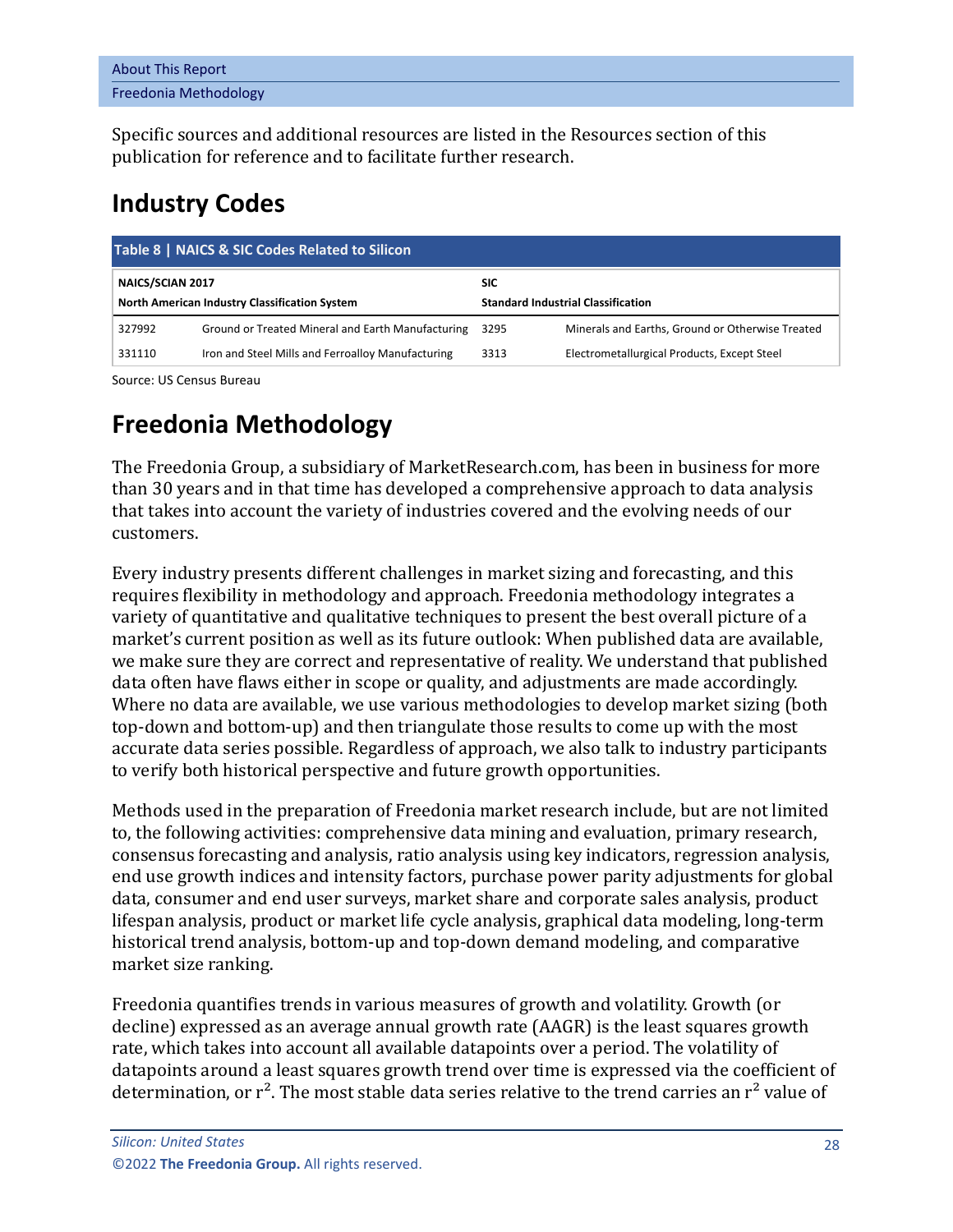| <b>About This Report</b> |  |  |
|--------------------------|--|--|
| Freedonia Methodology    |  |  |

1.0; the most volatile – 0.0. Growth calculated as a compound annual growth rate (CAGR) employs, by definition, only the first and last datapoints over a period. The CAGR is used to describe forecast growth, defined as the expected trend beginning in the base year and ending in the forecast year. Readers are encouraged to consider historical volatility when assessing particular annual values along the forecast trend, including in the forecast year.

## **Copyright & Licensing**

The full report is protected by copyright laws of the United States of America and international treaties. The entire contents of the publication are copyrighted by The Freedonia Group.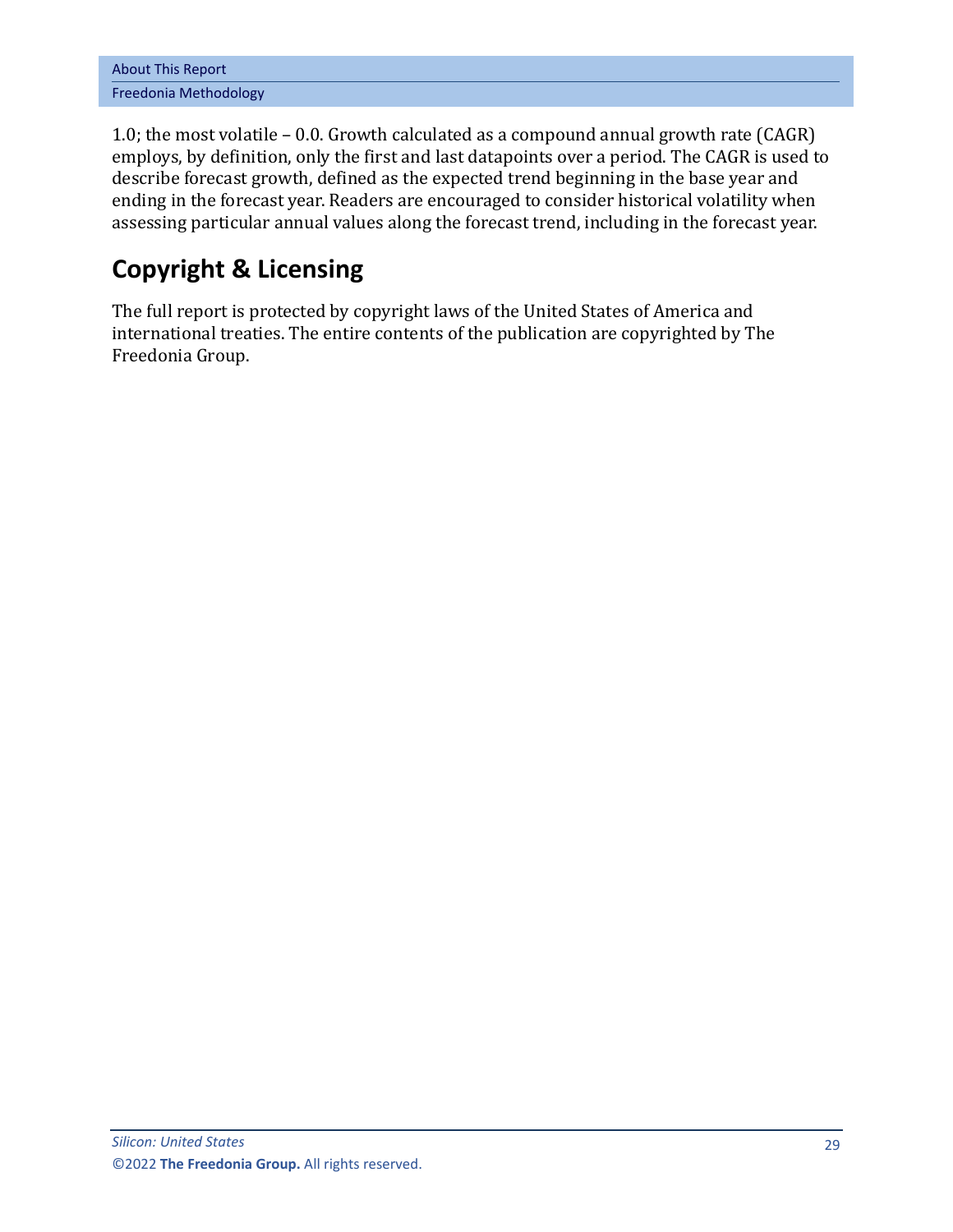## <span id="page-6-0"></span>**Resources**

### **The Freedonia Group**

#### **[Freedonia Industry Studies](http://www.freedoniagroup.com/Home.aspx?ReferrerId=FL-Focus)**

*[Fencing](http://www.freedoniagroup.com/DocumentDetails.aspx?ReferrerId=FL-FOCUS&studyid=3824) [Global Silicones](http://www.freedoniagroup.com/DocumentDetails.aspx?ReferrerId=FL-FOCUS&studyid=4281) [Hand Tools](http://www.freedoniagroup.com/DocumentDetails.aspx?ReferrerId=FL-FOCUS&studyid=3833) [Pipe Products & Markets](http://www.freedoniagroup.com/DocumentDetails.aspx?ReferrerId=FL-FOCUS&studyid=3851)*

#### **[Freedonia Focus Reports](https://www.freedoniafocusreports.com/redirect.asp?progid=89534&url=/)**

*[Aluminum: United States](https://www.freedoniafocusreports.com/Aluminum-United-States-FF65010/?progid=89534) [Computers & Peripherals: United States](https://www.freedoniafocusreports.com/Computers-Peripherals-United-States-FF80047/?progid=89534) [Construction: United States](https://www.freedoniafocusreports.com/Construction-United-States-FF60054/?progid=89534) [Metal Services: United States](https://www.freedoniafocusreports.com/Metal-Services-United-States-FF95056/?progid=89534) [Mining & Quarrying: United States](https://www.freedoniafocusreports.com/Mining-Quarrying-United-States-FF65051/?progid=89534) [Motor Vehicles: United States](https://www.freedoniafocusreports.com/Motor-Vehicles-United-States-FF85029/?progid=89534) [Photovoltaic Solar Power: United States](https://www.freedoniafocusreports.com/Photovoltaic-Solar-Power-United-States-FF80042/?progid=89534) [Rubber Processing Chemicals: United States](https://www.freedoniafocusreports.com/Rubber-Processing-Chemicals-United-States-FF35079/?progid=89534) [Semiconductors: United States](https://www.freedoniafocusreports.com/Semiconductors-United-States-FF80023/?progid=89534) [Silicones: United States](https://www.freedoniafocusreports.com/Silicones-United-States-FF55022/?progid=89534) [Steel Mill Products: United States](https://www.freedoniafocusreports.com/Steel-Mill-Products-United-States-FF65013/?progid=89534)*

#### **[Freedonia Custom Research](http://www.freedoniagroup.com/CustomResearch.aspx?ReferrerId=FL-Focus)**

### **Trade Publications**

*American Metal Market Chemical & Engineering News Chemical Week ICIS Chemical Business Industrial Minerals Modern Metals Plastics News Rubber News*

### **Agencies & Associations**

The Aluminum Association American Chemistry Council American Iron and Steel Institute Association for Iron & Steel Technology